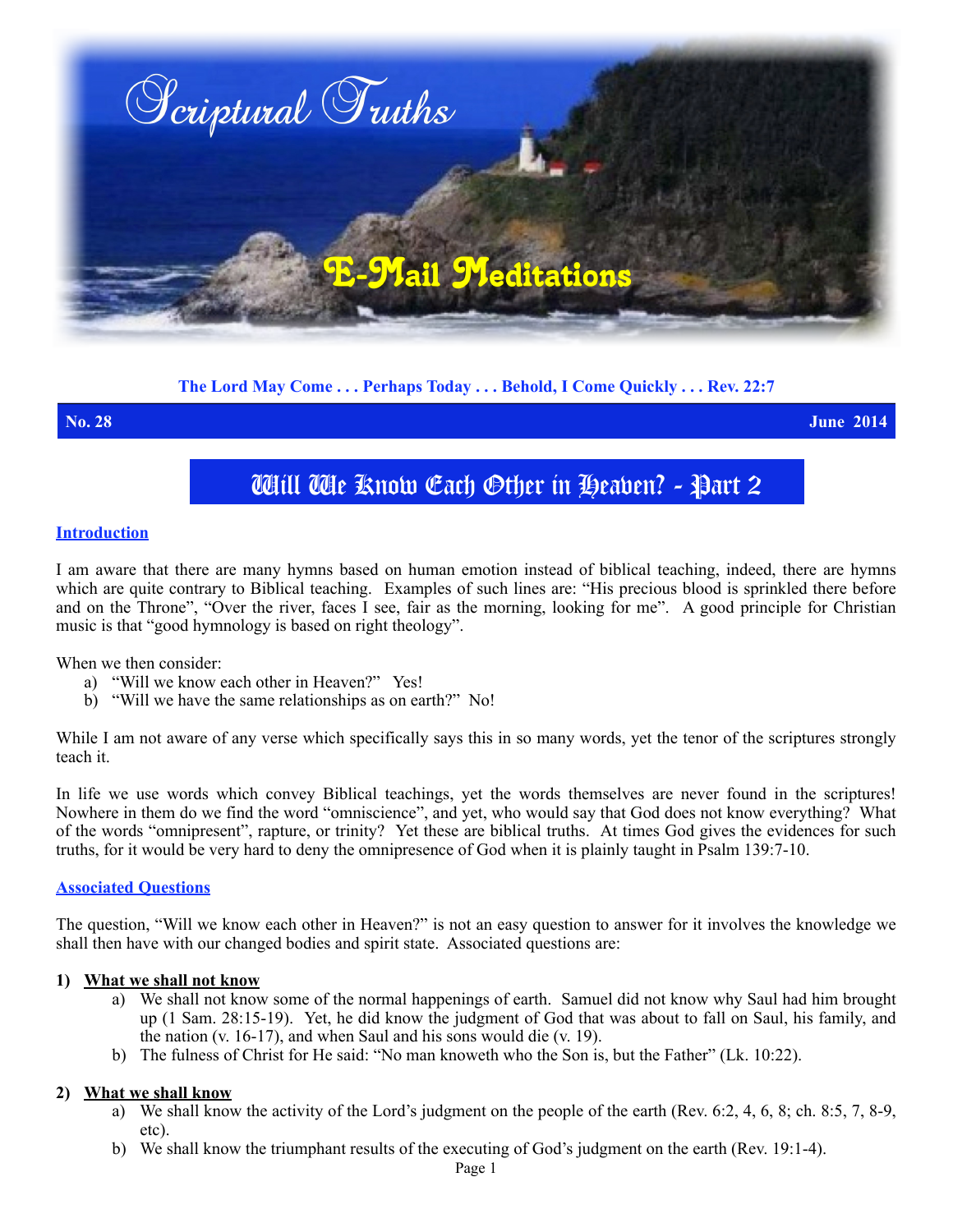# **3) What we shall not see**

a) The Person of God in His fulness. "No man hath seen God at any time" (1 Jn. 4:12) is a statement of fact, for it is, and forever will be, impossible for the mind and heart to comprehend the fulness of the glories of God. Yet, we shall see the Throne Sitter (Rev. 4:2) for John says: "Looked" (Rev. 4:1); "behold" (Rev. 4:2); "and I saw" (Rev. 4:4). Furthermore, we shall see Him as the Ancient of Days (Dan. 7:9, 13, 22).

Note carefully, despite what commentators write and is taught, THIS IS NOT THE LORD JESUS, this is God, and the Lord as the Lion and the Lamb is brought to the Throne Sitter (Dan. 7:13), or as Revelation states: "He came" (Rev. 5:7). This activity would be impossible if Christ was already on the Throne. The question then would be, "Who is brought to Him and given the title deeds for the execution of judgment, and is given such acclamations? (Rev. 5:7-14)

# **4) Will there be an increasing capacity for learning?**

- a) While in the Spirit John hears a cry: "Who is worthy to open the book, and to loose the seals thereof?" (Rev. 5:2). He is aware that no man is able (Rev. 4:3-4) and then he is given information and a sight that would cause all tears to cease" (Rev. 4:5).
- b) John was asked: "What are these which are arrayed in white robes?" The answer from John is: "Sir, thou knowest" (Rev. 7:13-14). In both cases John's knowledge is increased.

# **5) Will earthly relationships be the same?**

- a) In the present world level Jean is my physical wife, but in the spiritual realm she is a sister in the Lord. Rowan is my son in the physical level, but in the spiritual realm he is my brother. The same goes for my daughters. When we are released from this physical earth born sphere we shall see others in their relationship to the Lord. We will see them as recipients of Divine grace and worthy to sing praise to the Lamb, as is taught in Ephesians (Eph. 1:6, 12, 14). Furthermore, as we look on those in Heaven there will be no remembrance of what they did or acted toward us while on earth.
- b) Seeing others from God's perspective will be a blessing for I had an aunt who died a rebellious sinner. How shall I see her at the Great White Throne? I shall not see her as my aunt, neither will my dad see her as his sister, but we shall see her from the divine perspective, for we will be changed. Therefore, she shall be seen as a woman who rebelled against God all her life and God's judgment is just. There will be no tears of grief for her being banished from God eternally.

# **6) What about little children and individuals damaged by sin?**

- a) As I look on this world I learn of millions of little babies slaughtered in the name of abortion. Will they be in Heaven?
	- i) The answer is: "Shall not the Judge of all the earth do right?" (Gen. 18:25) and His judgments are "true and righteous" (Psa. 19:9; Rev. 16:7; 19:2). When the Lord said: "Suffer the little children to come unto me" (Mk. 10:14) and, "It is not the will of your Father which is in Heaven, that one of these little ones should perish" (Matt. 18:14); will He then, because they "died" yet unborn or without understanding, banish them to Hell? Would that be righteous? I do not speak of those who could make decisions and search out truth.
- b) What about those individuals who, due to the damage of sin, have a decreased ability to understand such things as sin, salvation, redemption, and substitution. Will they be in Heaven? I have a mother whose body is wasted away as is her mind, is that how she will be in Heaven? What about saints with deformed bodies, or ones damaged due to heart attacks and liver failures, what will they be like in Heaven?
	- i) The answer is that when the Lord comes we will be changed and given bodies "like unto His glorious body" (Phil. 3:21). However, there will be a distinct difference between His body and ours. His will forever have the marks of Calvary, we will never have the marks we received on earth. His will be the only woundings of earth that will be seen in glory, as the Lamb "as it had been slain" (Rev. 5:6).

# **7) Will we know each other?**

- a) I am quite confident that we shall know each other and all the saints in glory for the following reasons:
	- i) The only time celestial beings revealed who they were was to humans: "Michael", one of the chief princes (Dan. 10:13; Jude 1:9; Rev. 12:7); "I am Gabriel" (Lk. 1:19), but humans never had to reveal who they were to other humans.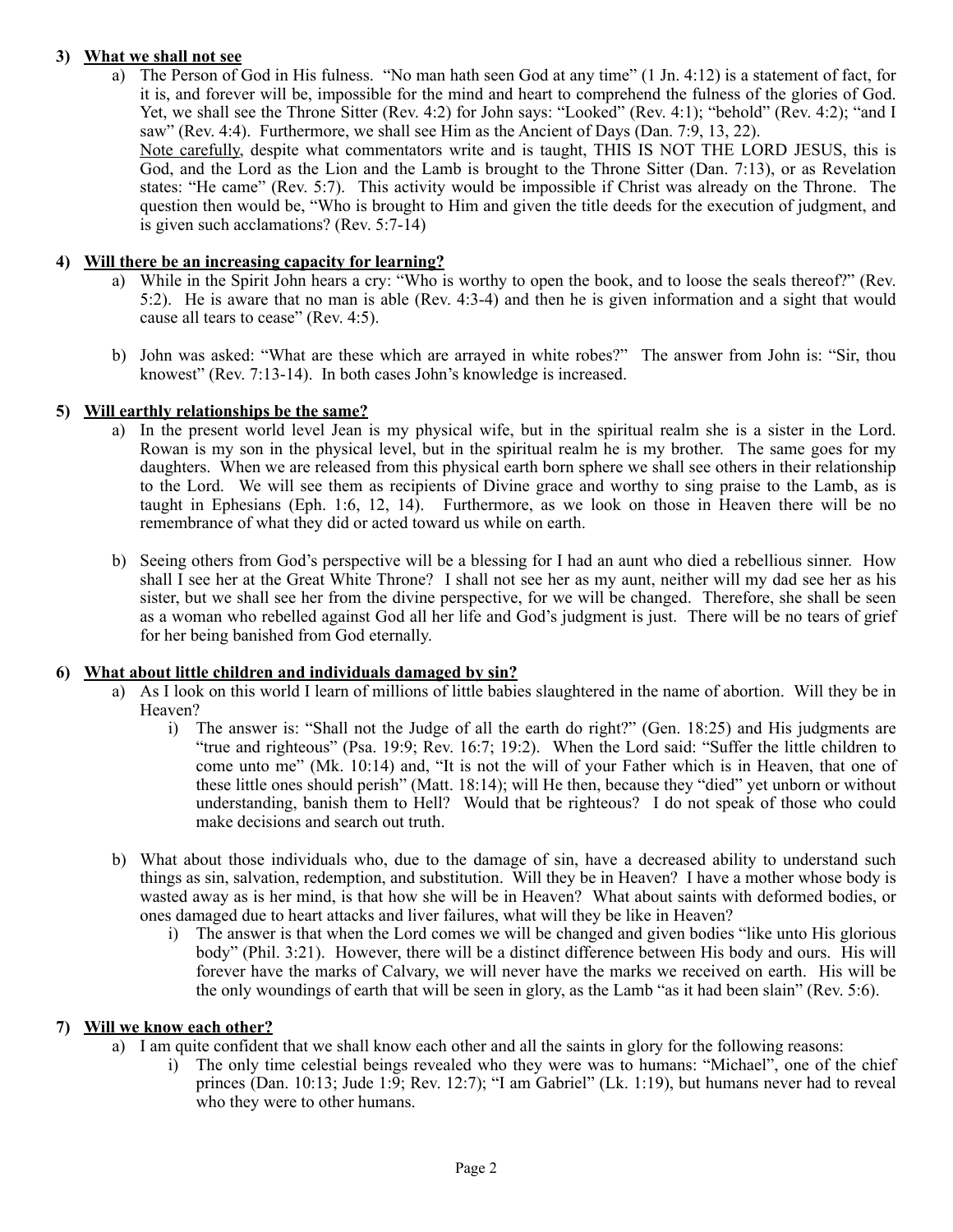- ii) It is irrelevant whither we take the narrative of the rich man and Lazarus as a real incident or a parable, several truths are clear. Individuals in Hell have a memory of once human relationships and of the life they lived. Both the rich man and Lazarus knew about each other, and the rich man knew he had brothers (Lk. 16:4-31).
- iii) The Lord informed His listeners that the Gentiles are going to sit down with Abraham, Isaac, and Jacob (Matt. 8:11). This piece of information lets me know that there will be retention of identity, for Abraham will still be Abraham, Isaac will still be Isaac, and Paul will still be Paul. Recognition of them is vital else how would they know if it was Abraham, Isaac and Jacob? Would it not be an absurd situation if we Gentiles will recognize Abraham as Abraham and not mistake him as Jonah, and yet not recognize loved ones we have known on earth?
- iv) With Abraham, etc., they were spoken of by their first names, both pre-conversion and postconversion. Abraham's pre-conversion name was Abram and then changed to Abraham. Jacob was called Jacob in pre-conversion but Israel afterward. God speaks of Abraham, Isaac, and Jacob but never Abram, Isaac, and Jacob (Ex. 3:15). He will also speak of Abraham, Isaac, and Israel (2 Chron. 30:6). Thus, maybe we will be known by our pre-conversion or post-conversion name. This leads to the question, will Saul be known as Saul and Paul, or Simon known as Peter? Another point of interest is that there are never surnames given, even among angelic beings, thus indicating that a person will be known only by their first name.

# **Concluding Thoughts**

Death comes in many ways to the people of God. Some simply sleep into Heaven, others are persecuted to death and with much agony enter the land of rest. For some it is a very prolonged deteriorating existence until void of any awareness of the spirit leaving the body. For others it is an unexpected instant exiting of life, and sadly for some it is by their own hand. However, there are those and for them nearing the point of death a spiritual happening when they may sit up, as if to move toward another, or stretch out their arms and hands, or suddenly the appearance of the face changes for they begin to see the glories of the Lord as Stephen did (Acts 7:55). Personal friends of mine had an only son, and within a 40 hour period he went from being a big healthy man to an unconscious body lying on a hospital bed. His mother went over to him and to her amazement she informed me, "His face changed". It was still him, but there was a beauty of face that was not normal. His eyes, they looked at her with love and compassion such as she had never seen before, speaking comfort to her soul. The time was 4:00 AM. Some 30 miles away her husband was at home asleep when he suddenly awoke, and the scripture was brought to him: "I shall go to him, but he shall not return to me" (2 Sam. 12:23). The father knew at that instant his son had died, the time being, 4:00 AM. These people are not given to wild flights of emotion, but experiences which God gave to each for peace and rest.

While I am quite sure we shall know each other, that will not be the focus of attention, and neither will the re-meeting of loved ones. Surely, if our focus on earth is "Looking unto Jesus", will that be lessened in Heaven? Note the building up of ultimately that which lies ahead:

"But ye are come unto mount Sion, and unto the city of the living God, the heavenly Jerusalem, and to an innumerable company of angels, To the general assembly and church of the firstborn, which are written in heaven, and to God the Judge of all, and to the spirits of just men made perfect. And to Jesus the mediator of the new covenant, and to the blood of sprinkling" (Heb. 12:22-24).

Christ will be the focus of our attention, and it is being with Him in unsullied light and perfection that will make Heaven, Heaven. The following is the background to the lovely hymn by Fanny Crosby, the blind hymnodist.

*It was nearing the end of the day when Fanny Crosby was sitting with John R. Sweney. Taking a rest, John asked her, "Do you think we'll recognize our friends in heaven?" She answered, "You wonder how an old lady who has been blind all her life could even recognize one person, let alone her Lord and Savior?" By the next morning she had written that comforting, but focused hymn: "When my life's work is ended"* 

> When my life work is ended, and I cross the swelling tide, When the bright and glorious morning I shall see; I shall know my Redeemer when I reach the other side, And His smile will be the first to welcome me.